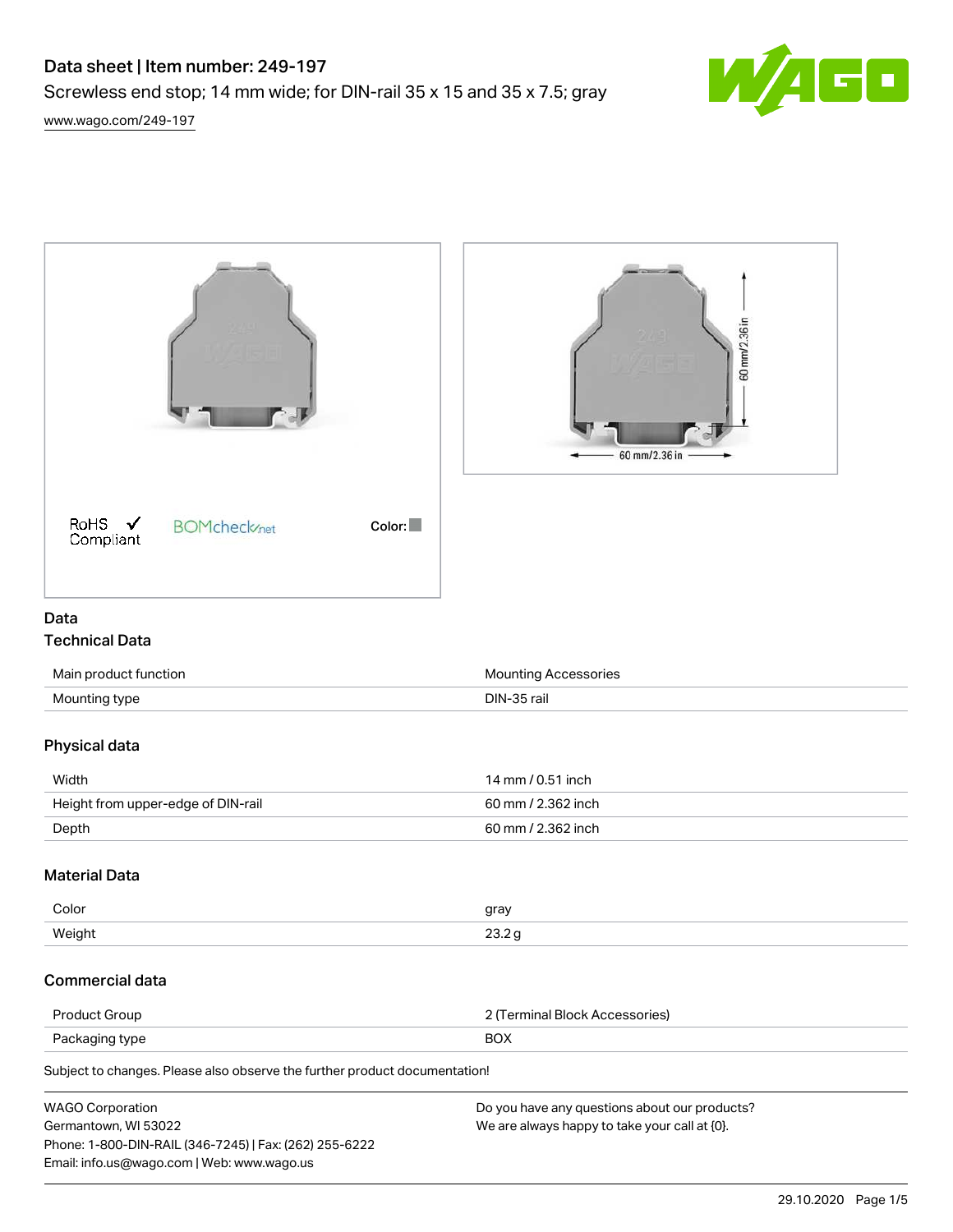[www.wago.com/249-197](http://www.wago.com/249-197)



| Country of origin     | ∩г<br>レヒ      |
|-----------------------|---------------|
| <b>GTIN</b>           | 4050821517535 |
| Customs tariff number | 39269097900   |

### **Counterpart**

#### Compatible products

#### Marking accessories

|   | Item no.: 2009-110<br>Marking strips; for Smart Printer; on reel; not stretchable; plain; snap-on type; white                                 | www.wago.com/2009-110                 |
|---|-----------------------------------------------------------------------------------------------------------------------------------------------|---------------------------------------|
| ⊛ | Item no.: 2009-115<br>WMB-Inline; for Smart Printer; 1500 pieces on roll; stretchable 5 - 5.2 mm; plain; snap-on type; white                  | www.wago.com/2009-115                 |
|   | Item no.: 2009-115/000-002<br>WMB-Inline; for Smart Printer; 1500 pieces on roll; stretchable 5 - 5.2 mm; plain; snap-on type; yellow         | www.wago.com/2009-115<br>/000-002     |
| Ф | Item no.: 2009-115/000-006<br>WMB-Inline; for Smart Printer; 1500 pieces on roll; stretchable 5 - 5.2 mm; plain; snap-on type; blue           | www.wago.com/2009-115<br>/000-006     |
| Ø | Item no.: 2009-115/000-007<br>WMB-Inline; for Smart Printer; 1500 pieces on roll; stretchable 5 - 5.2 mm; plain; snap-on type; gray           | www.wago.com/2009-115<br>/000-007     |
| ⊛ | Item no.: 2009-115/000-012<br>WMB-Inline; for Smart Printer; 1500 pieces on roll; stretchable 5 - 5.2 mm; plain; snap-on type; orange         | www.wago.com/2009-115<br>$/000 - 012$ |
|   | Item no.: 2009-115/000-017<br>WMB-Inline; for Smart Printer; 1500 pieces on roll; stretchable 5 - 5.2 mm; plain; snap-on type; light<br>green | www.wago.com/2009-115<br>/000-017     |
|   | Item no.: 2009-115/000-023<br>WMB-Inline; for Smart Printer; 1500 pieces on roll; stretchable 5 - 5.2 mm; plain; snap-on type; green          | www.wago.com/2009-115<br>/000-023     |
|   | Item no.: 2009-115/000-024<br>WMB-Inline; for Smart Printer; 1500 pieces on roll; stretchable 5 - 5.2 mm; plain; snap-on type; violet         | www.wago.com/2009-115<br>/000-024     |
|   | Item no.: 2009-163<br>Group marker carrier; gray                                                                                              | www.wago.com/2009-163                 |
|   | Item no.: 209-112<br>Group marker carrier; white                                                                                              | www.wago.com/209-112                  |

Subject to changes. Please also observe the further product documentation!

WAGO Corporation Germantown, WI 53022 Phone: 1-800-DIN-RAIL (346-7245) | Fax: (262) 255-6222 Email: info.us@wago.com | Web: www.wago.us Do you have any questions about our products? We are always happy to take your call at {0}.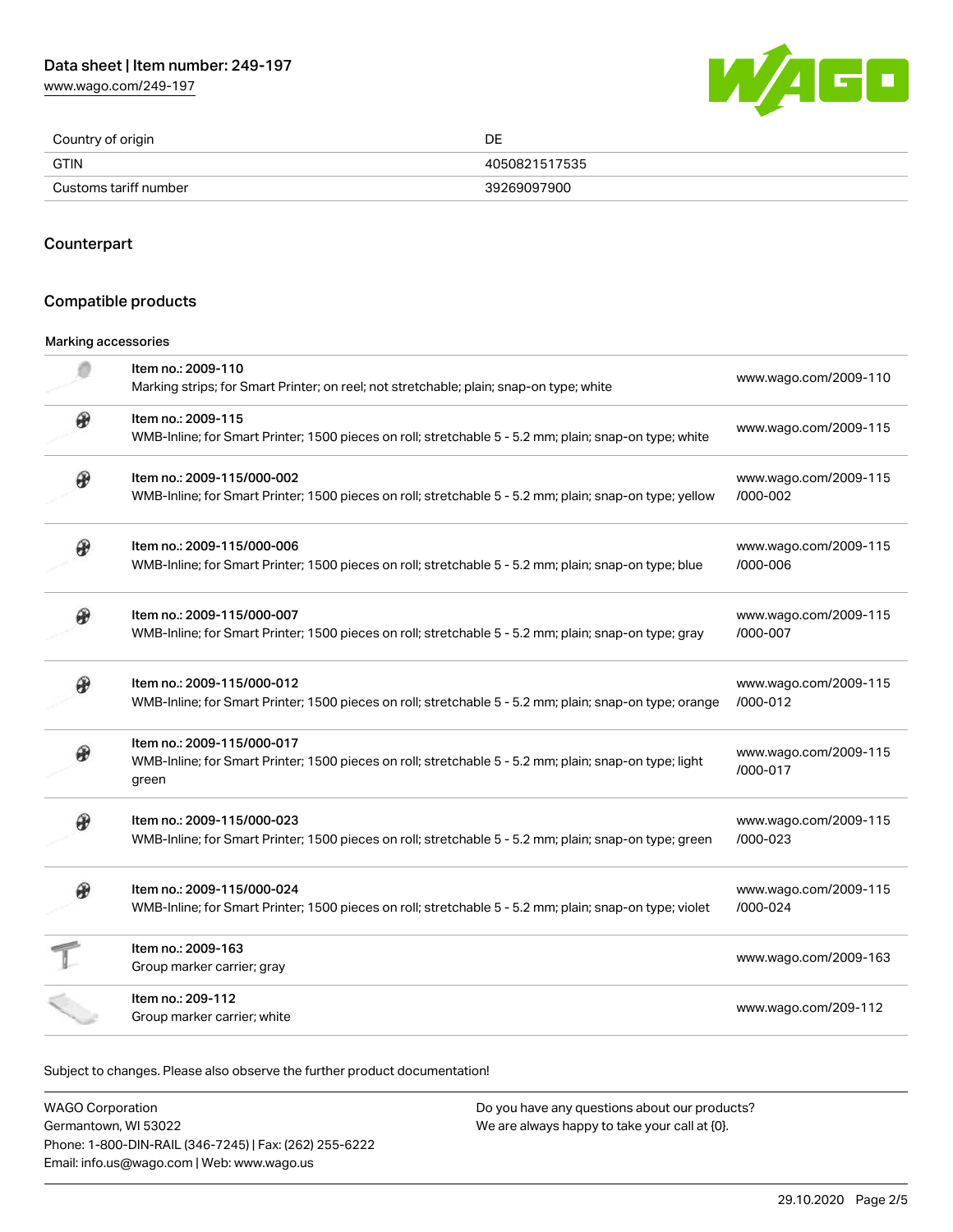

| Item no.: 249-118                                                                                                                                                  | www.wago.com/249-118             |
|--------------------------------------------------------------------------------------------------------------------------------------------------------------------|----------------------------------|
| Group marker carrier; gray                                                                                                                                         |                                  |
| Item no.: 249-119<br>Group marker carrier; gray                                                                                                                    | www.wago.com/249-119             |
| Item no.: 249-120<br>Group marker carrier; white                                                                                                                   | www.wago.com/249-120             |
| Item no.: 709-118<br>Group marker carrier; gray                                                                                                                    | www.wago.com/709-118             |
| Item no.: 709-119<br>Group marker carrier; gray                                                                                                                    | www.wago.com/709-119             |
| Item no.: 793-501<br>WMB marking card; as card; not stretchable; plain; snap-on type; white                                                                        | www.wago.com/793-501             |
| Item no.: 793-501/000-002<br>WMB marking card; as card; not stretchable; plain; snap-on type; yellow                                                               | www.wago.com/793-501<br>/000-002 |
| Item no.: 793-501/000-005<br>WMB marking card; as card; not stretchable; plain; snap-on type; red                                                                  | www.wago.com/793-501<br>/000-005 |
| Item no.: 793-501/000-006<br>WMB marking card; as card; not stretchable; plain; snap-on type; blue                                                                 | www.wago.com/793-501<br>/000-006 |
| Item no.: 793-501/000-007<br>WMB marking card; as card; not stretchable; plain; snap-on type; gray                                                                 | www.wago.com/793-501<br>/000-007 |
| Item no.: 793-501/000-012<br>WMB marking card; as card; not stretchable; plain; snap-on type; orange                                                               | www.wago.com/793-501<br>/000-012 |
| Item no.: 793-501/000-017<br>WMB marking card; as card; not stretchable; plain; snap-on type; light green                                                          | www.wago.com/793-501<br>/000-017 |
| Item no.: 793-501/000-023<br>WMB marking card; as card; not stretchable; plain; snap-on type; green                                                                | www.wago.com/793-501<br>/000-023 |
| Item no.: 793-501/000-024<br>WMB marking card; as card; not stretchable; plain; snap-on type; violet                                                               | www.wago.com/793-501<br>/000-024 |
| Item no.: 793-5501<br>WMB marking card; as card; for terminal block width 5 - 17.5 mm; stretchable 5 - 5.2 mm; plain; snap-on www.wago.com/793-5501<br>type; white |                                  |

Subject to changes. Please also observe the further product documentation!

| <b>WAGO Corporation</b>                                | Do you have any questions about our products? |
|--------------------------------------------------------|-----------------------------------------------|
| Germantown, WI 53022                                   | We are always happy to take your call at {0}. |
| Phone: 1-800-DIN-RAIL (346-7245)   Fax: (262) 255-6222 |                                               |
| Email: info.us@wago.com   Web: www.wago.us             |                                               |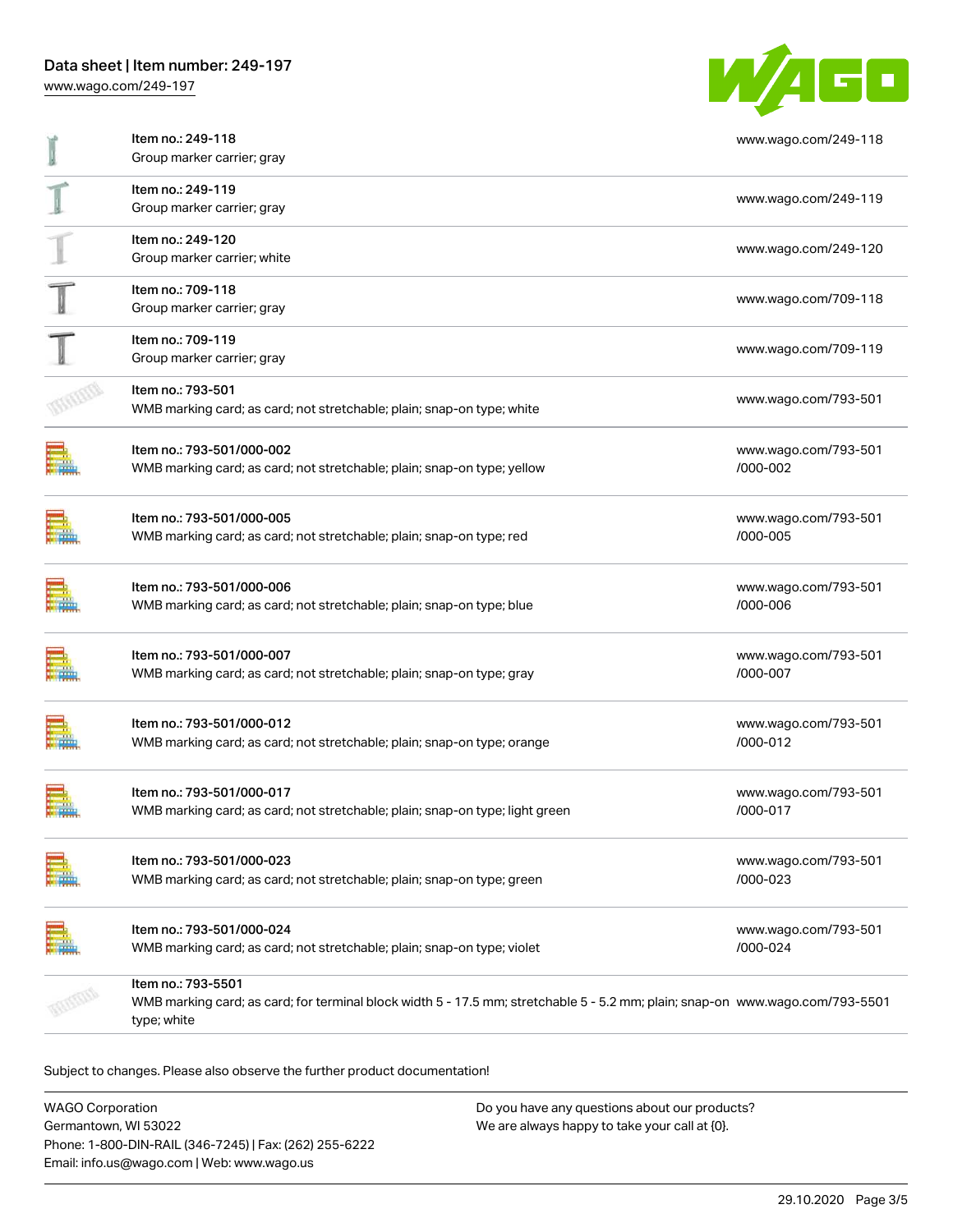

| Item no.: 793-5501/000-002<br>WMB marking card; as card; for terminal block width 5 - 17.5 mm; stretchable 5 - 5.2 mm; plain; snap-on /000-002<br>type; yellow | www.wago.com/793-5501             |
|----------------------------------------------------------------------------------------------------------------------------------------------------------------|-----------------------------------|
| Item no.: 793-5501/000-005<br>WMB marking card; as card; for terminal block width 5 - 17.5 mm; stretchable 5 - 5.2 mm; plain; snap-on<br>type; red             | www.wago.com/793-5501<br>/000-005 |
| Item no.: 793-5501/000-006<br>WMB marking card; as card; for terminal block width 5 - 17.5 mm; stretchable 5 - 5.2 mm; plain; snap-on<br>type; blue            | www.wago.com/793-5501<br>/000-006 |
| Item no.: 793-5501/000-007<br>WMB marking card; as card; for terminal block width 5 - 17.5 mm; stretchable 5 - 5.2 mm; plain; snap-on<br>type; gray            | www.wago.com/793-5501<br>/000-007 |
| Item no.: 793-5501/000-012<br>WMB marking card; as card; for terminal block width 5 - 17.5 mm; stretchable 5 - 5.2 mm; plain; snap-on<br>type; orange          | www.wago.com/793-5501<br>/000-012 |
| Item no.: 793-5501/000-017<br>WMB marking card; as card; for terminal block width 5 - 17.5 mm; stretchable 5 - 5.2 mm; plain; snap-on<br>type; green           | www.wago.com/793-5501<br>/000-017 |
| Item no.: 793-5501/000-023<br>WMB marking card; as card; for terminal block width 5 - 17.5 mm; stretchable 5 - 5.2 mm; plain; snap-on<br>type; light green     | www.wago.com/793-5501<br>/000-023 |
| Item no.: 793-5501/000-024<br>WMB marking card; as card; for terminal block width 5 - 17.5 mm; stretchable 5 - 5.2 mm; plain; snap-on<br>type; violet          | www.wago.com/793-5501<br>/000-024 |
|                                                                                                                                                                |                                   |

# Downloads

# Documentation

| <b>Bid Text</b> |              |         |          |
|-----------------|--------------|---------|----------|
| 249-197         | Aug 31, 2017 | doc     | Download |
| doc - Datei     |              | 24.1 kB |          |
| 249-197         | Feb 19, 2019 | xml     | Download |
| X81 - Datei     |              | 2.7 kB  |          |

# CAD files

### CAD data

| 2D/3D Models 2<br>249-197<br>$\sim$ | URL | Jownload |
|-------------------------------------|-----|----------|
|                                     |     |          |

Subject to changes. Please also observe the further product documentation!

| <b>WAGO Corporation</b>                                | Do you have any questions about our products? |
|--------------------------------------------------------|-----------------------------------------------|
| Germantown, WI 53022                                   | We are always happy to take your call at {0}. |
| Phone: 1-800-DIN-RAIL (346-7245)   Fax: (262) 255-6222 |                                               |
| Email: info.us@wago.com   Web: www.wago.us             |                                               |